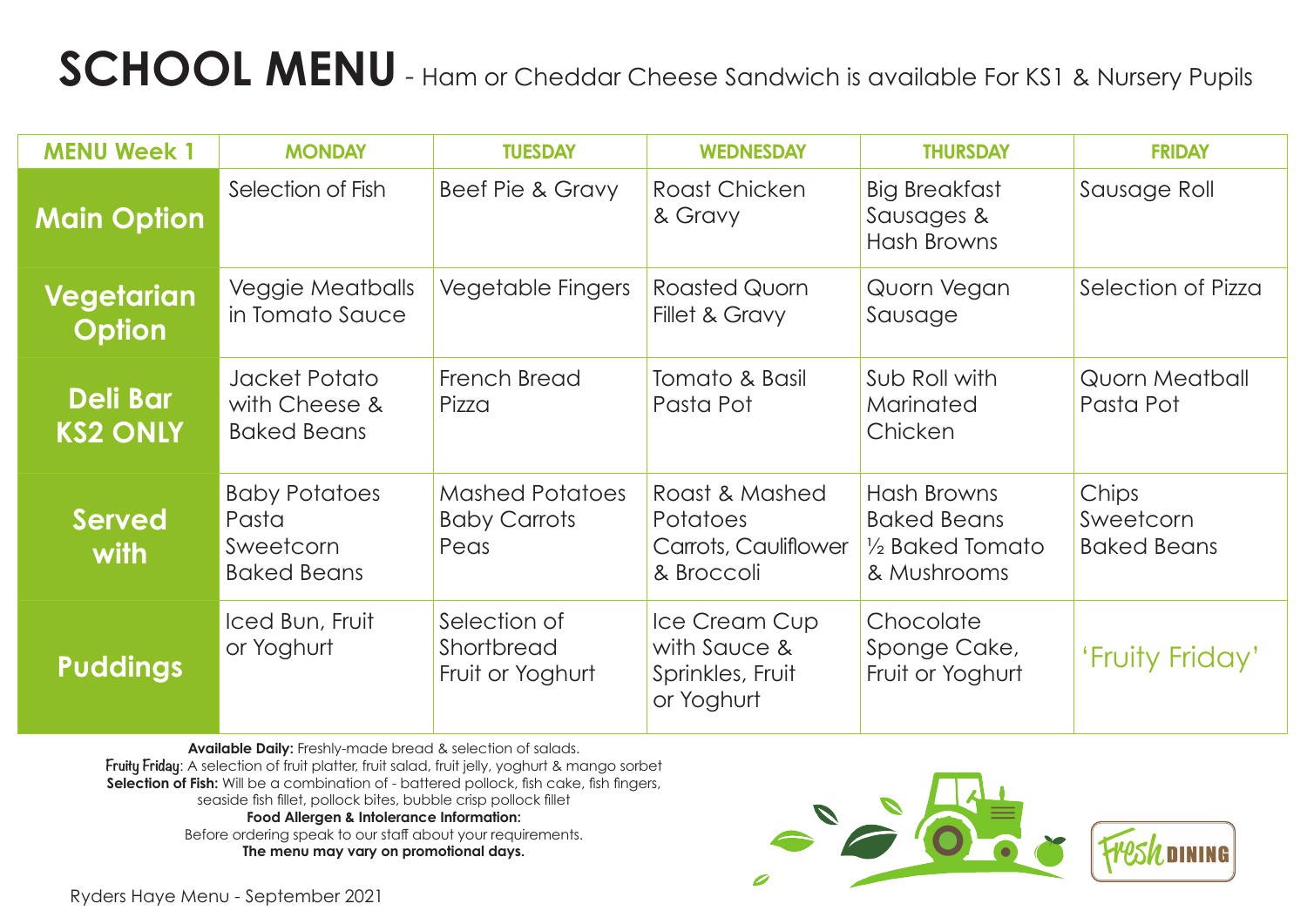| <b>MENU Week 2</b>          | <b>MONDAY</b>                                                | <b>TUESDAY</b>                                                  | <b>WEDNESDAY</b>                                                        | <b>THURSDAY</b>                                     | <b>FRIDAY</b>                            |
|-----------------------------|--------------------------------------------------------------|-----------------------------------------------------------------|-------------------------------------------------------------------------|-----------------------------------------------------|------------------------------------------|
| <b>Main Option</b>          | Selection of Fish                                            | Sausages served<br>with Gravy                                   | Roast Beef with<br><b>Yorkshire Pudding</b><br>& Gravy                  | Hot Chicken Wrap                                    | Pasta Neapolitan                         |
| Vegetarian<br><b>Option</b> | Vegetable<br><b>Fingers</b>                                  | Quorn Lasagne                                                   | Cheese & Potato<br>Pie                                                  | Quorn Vegan<br>Sausage                              | Selection of Pizza                       |
| Deli Bar<br><b>KS2 ONLY</b> | Sub Roll with Hot<br><b>Veggie Meatballs</b><br>in BBQ Sauce | French Bread<br>Pizza                                           | <b>Cheese Wraps</b>                                                     | 'Build A Burger'                                    | Vegan Sausage<br>Roll                    |
| <b>Served</b><br>with       | <b>Mashed Potatoes</b><br><b>Baked Beans &amp;</b><br>Peas   | <b>Herby Diced</b><br><b>Potatoes</b><br>Sweetcorn &<br>Carrots | Roast & Mashed<br><b>Potatoes</b><br>Carrots, Cauliflower<br>& Broccoli | <b>Smiley Faces</b><br>Peas & Baked<br><b>Beans</b> | Chips<br>Sweetcorn<br><b>Baked Beans</b> |
| <b>Puddings</b>             | Mini Doughnuts<br>with Sauce, Fruit<br>or Yoghurt            | Selection of<br>Shortbread<br>Fruit or Yoghurt                  | Flapjacks, Fruit<br>or Yoghurt                                          | Vanilla Iced<br>Sponge, Fruit<br>or Yoghurt         | 'Fruity Friday'                          |

**Available Daily:** Freshly-made bread & selection of salads. **Fruity Friday**: A selection of fruit platter, fruit salad, fruit jelly, yoghurt & mango sorbet **Selection of Fish:** Will be a combination of - battered pollock, fish cake, fish fingers, seaside fish fillet, pollock bites, bubble crisp pollock fillet

#### **Food Allergen & Intolerance Information:**

Before ordering speak to our staff about your requirements.

**The menu may vary on promotional days.** 



## **SCHOOL MENU** - Ham or Cheddar Cheese Sandwich is available For KS1 & Nursery Pupils